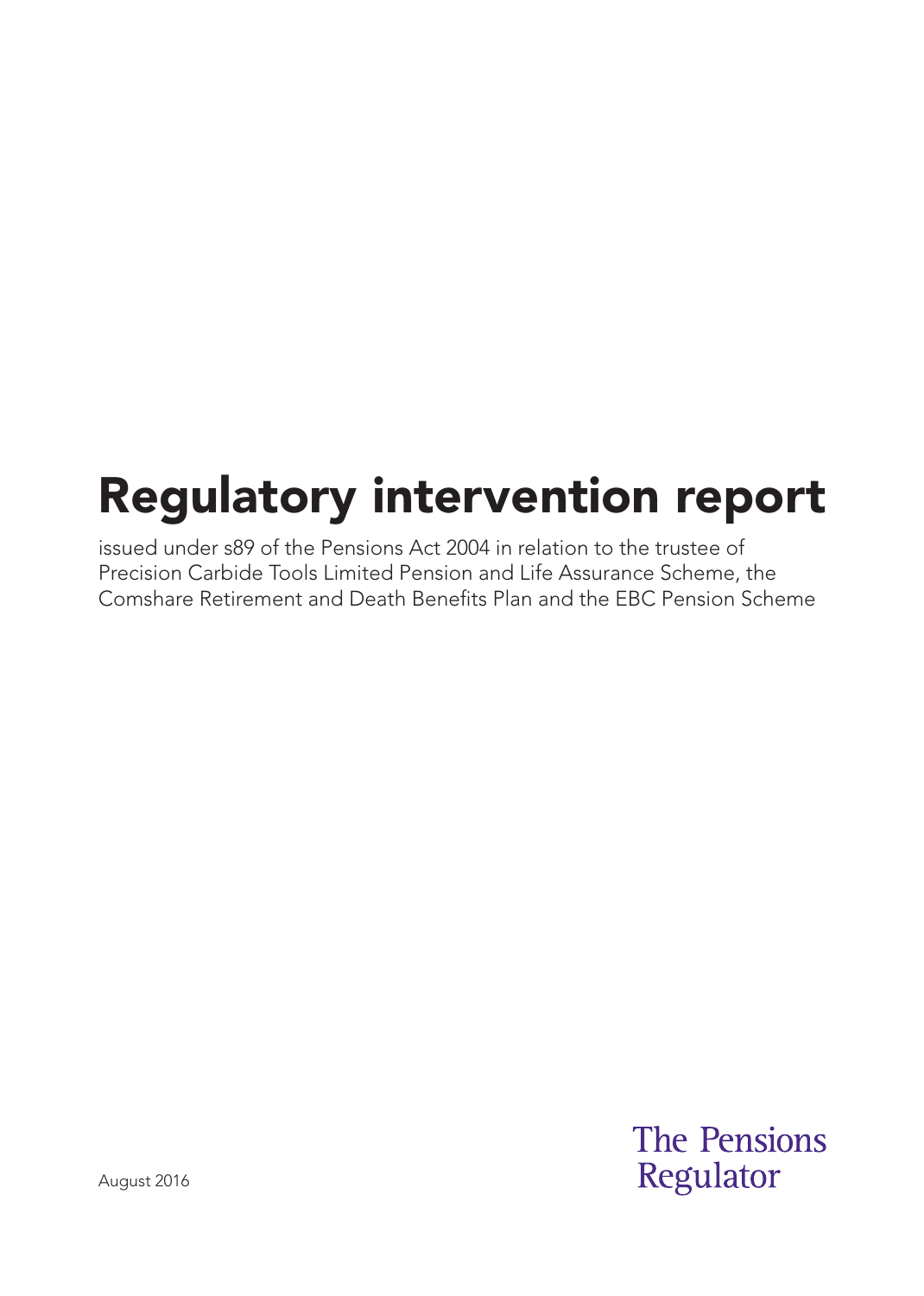## **Background**

On 18 May 2016, we received a letter from Pitmans Trustees Limited ('PTL') in their capacity as the professional trustee of Precision Carbide Tools Limited Pension and Life Assurance Scheme, notifying us that they had failed to prepare a chair's statement for the scheme. Following a discussion with PTL, we received confirmation that breaches had occurred for two further schemes for which they act as professional trustees; the Comshare Retirement and Death Benefits Plan and the EBC Pension Scheme.

Occupational schemes providing money purchase benefits are now required by law to prepare an annual statement, signed by the chair of the trustees, within seven months of the end of each scheme year. This is a new requirement introduced by the Occupational Pension Schemes (Charges and Governance) Regulations 2015, which came into force on 6 April 2015.

In their correspondence, PTL told us that they had taken action and prepared the required statements after the breaches had occurred.

#### Illustrated summary

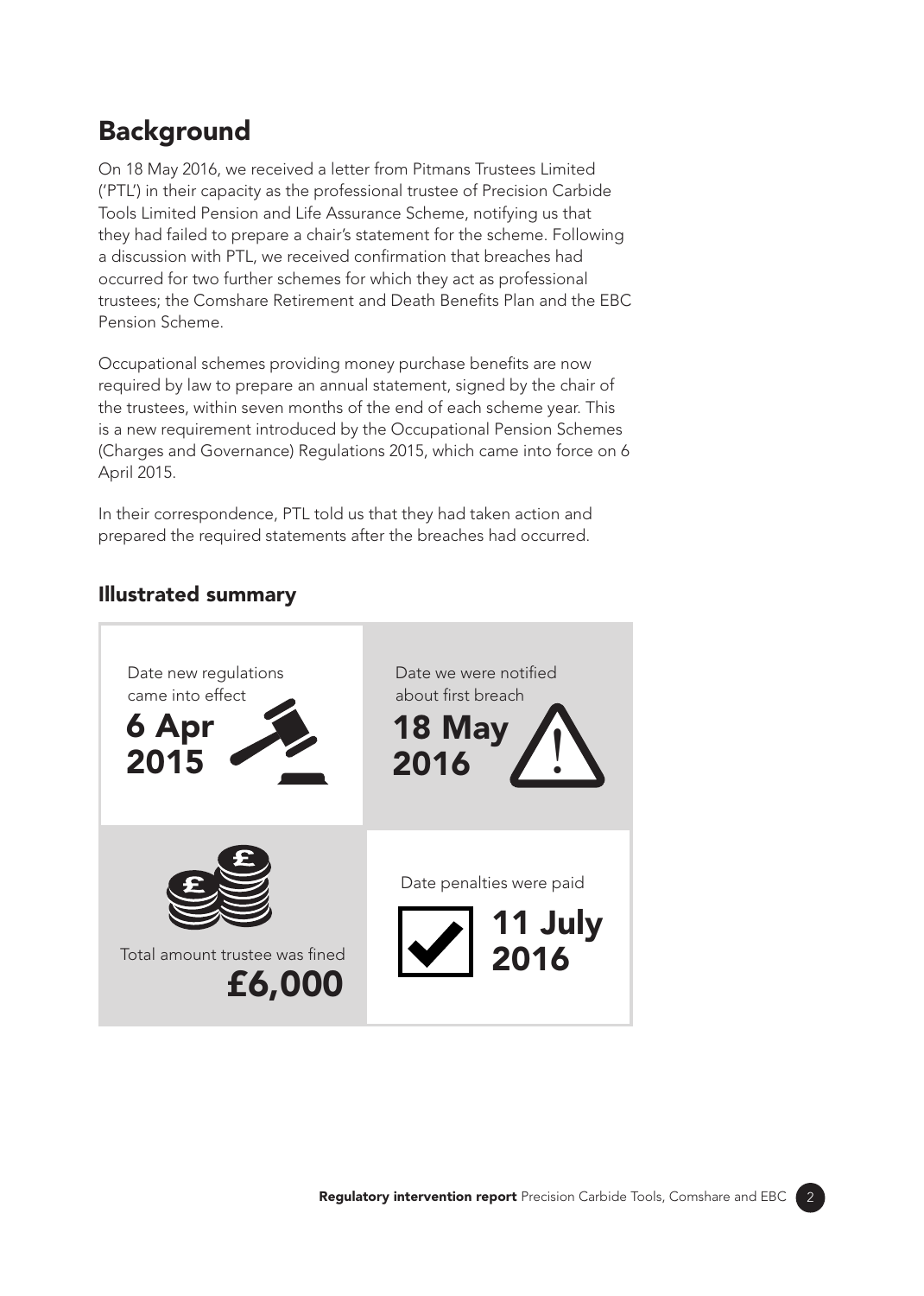#### Regulatory action

There is a mandatory penalty for failing to prepare a chair's statement, and we are legally obliged to impose on the trustees a fine of between £500 and £2,000.

We generally calculate the amount of the fine with regard to scheme size, any previous breaches of this requirement and whether there is a professional trustee in place. After considering these factors, we imposed a penalty of £2,000 for each scheme on 4 July 2016, which were not contested and paid in full on 11 July 2016.

## Our approach

Trustees should be aware that we are required by law to impose a penalty where there is a breach of the chair's statement requirement. Our policy for determining the amount of a penalty for breach of this requirement is set out in the 'mandatory penalties' section of our 'Compliance and enforcement policy for occupational pension schemes providing money purchase benefits'. This case illustrates our general approach to such breaches where there is a professional trustee appointed to the scheme, as well as serving as a reminder to all trustees that they need to ensure they are meeting their legal duties.

We issued the maximum fine amount allowed by statute because the schemes in question have a professional trustee in place and there were no mitigating factors. In line with the Trustee Act 2000 and as set out in our defined contribution code of practice, professional trustees are expected to meet a higher standard of care and demonstrate a greater level of knowledge and understanding than trustees who are not acting in such a capacity.

We expect trustees, particularly professional trustees who act as trustee to multiple schemes, to ensure they understand the new legislation and plan ahead to avoid breaches occurring. Trustees of all schemes are reminded that they are each legally responsible for ensuring compliance with legal requirements, including the chair's statement requirement, irrespective of whether or not a professional trustee is appointed to the scheme. All trustees should therefore ensure that they are aware of their obligations and that appropriate action is being taken to secure compliance with legal requirements.